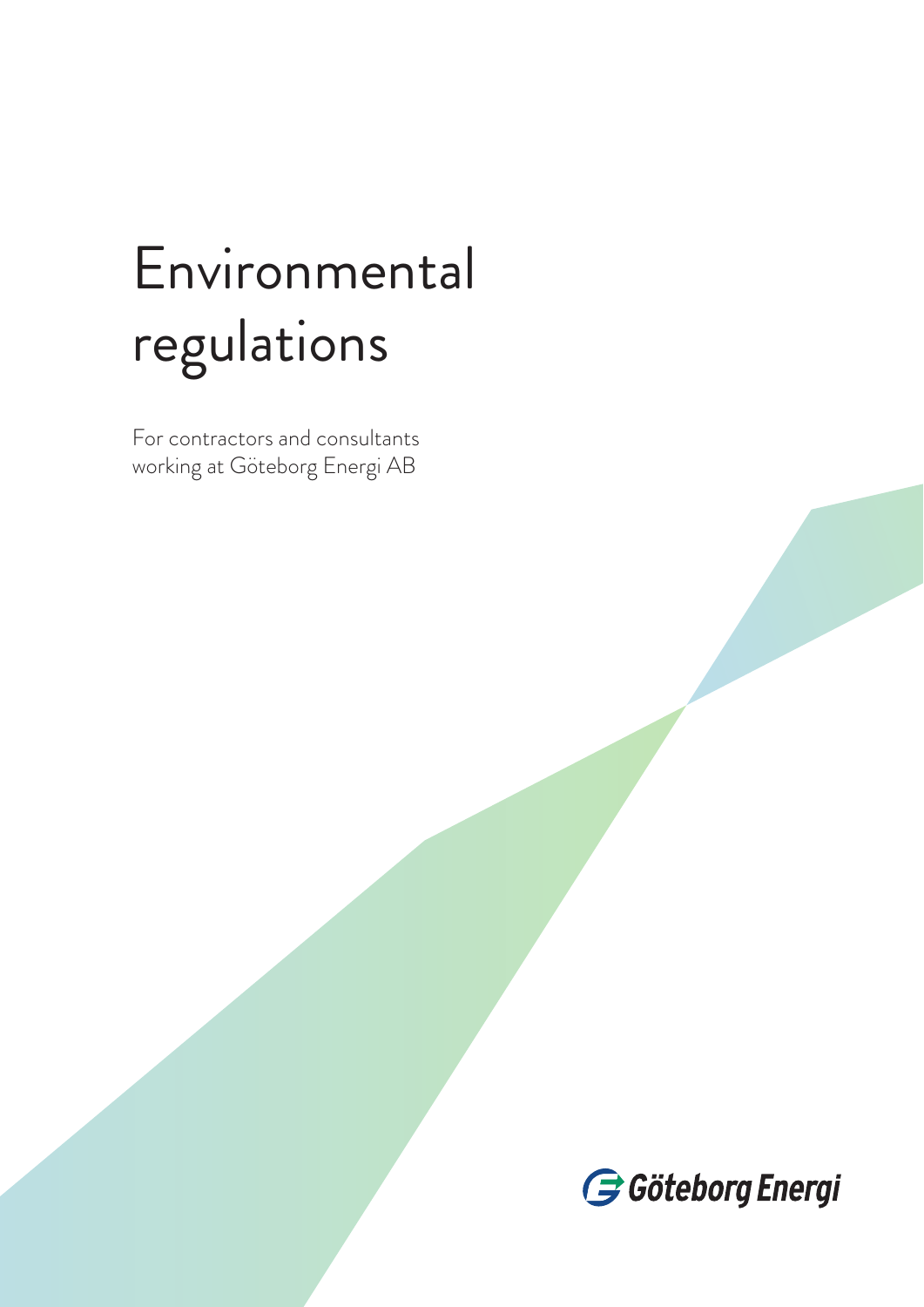#### Environmental regulations

At Göteborg Energi AB we work according to our environmental management system which is based on the ISO 14001. Göteborg Energi AB has set environmental requirements for the procurement of goods, services and other contracts. In order to work at Göteborg Energi AB, contractors and consultants must be familiar with our environmental procedures and follow our quality, environmental and health policy. Before starting to work, contractors/consultants will be informed of the environmental regulations applicable at Göteborg Energi AB. It is the contractor/consultant's responsibility to inform their staff on site about the applicable environmental regulations mentioned above. All contractors/consultants are always expected to act in order to avoid environmental damage.

At any time during the working period, as clients, we can do random checks to ensure that the environmental requirements set by the document are followed. Please note that the requirements of this writing are generally framed to fit all the contractors/consultants, and that additional requirements may be asked for at individual procurements.

Questions regarding environmental regulations at Göteborg Energi AB will be answered by the respective purchaser of the contract/consulting service.This brochure can be downloaded from the following website: www.goteborgenergi.se/kundservice/dokument/ broschyrer/miljö.

### Quality, Environmental and Health Policy

Göteborg Energi AB is the energy company of the City of Gothenburg, we take the responsibility of ensuring a sustainable development in Gothenburg. We offer products, services and energy solutions for electricity, heat, cooling, gas and data communication on a commercial basis and in accordance with our stakeholders' needs.

With attentive, committed and skilled employees, we systematically work to continuously identify and minimize the risks and to improve our business. We seek to do more than the law requires and strive to be pioneers in the way we operate and manage the business. This leads to measurable improvements in the quality, environment and safety.

We are a group whose business is characterized by social benefit and consideration for the environment. We work actively to increase the level of sustainable energy and to use natural resources sparingly. We strive to use lifecycle perspective as we decrease our own and our clients impact on the climate, and make energy consumption more effective. In our business, we use less hazardous material, and prevent the occurrence and spreading of contamination.

We ensure time and resources to prevent accidents and illnesses. Major physical risks in our business concern the handling of flammable, pressurized and hot media, chemical hazards, electrical and construction engineering and traffic. We strive to balance work requirements and human resources. We do not accept tasks or work conditions that entail risk of health issues, nor do we accept victimization or bullying – our individual differences enrich us. We work together and we treat everyone with respect and consideration and contribute to our co-workers developement. We are aware or risks and opportunities and perform our tasks with the accuracy required.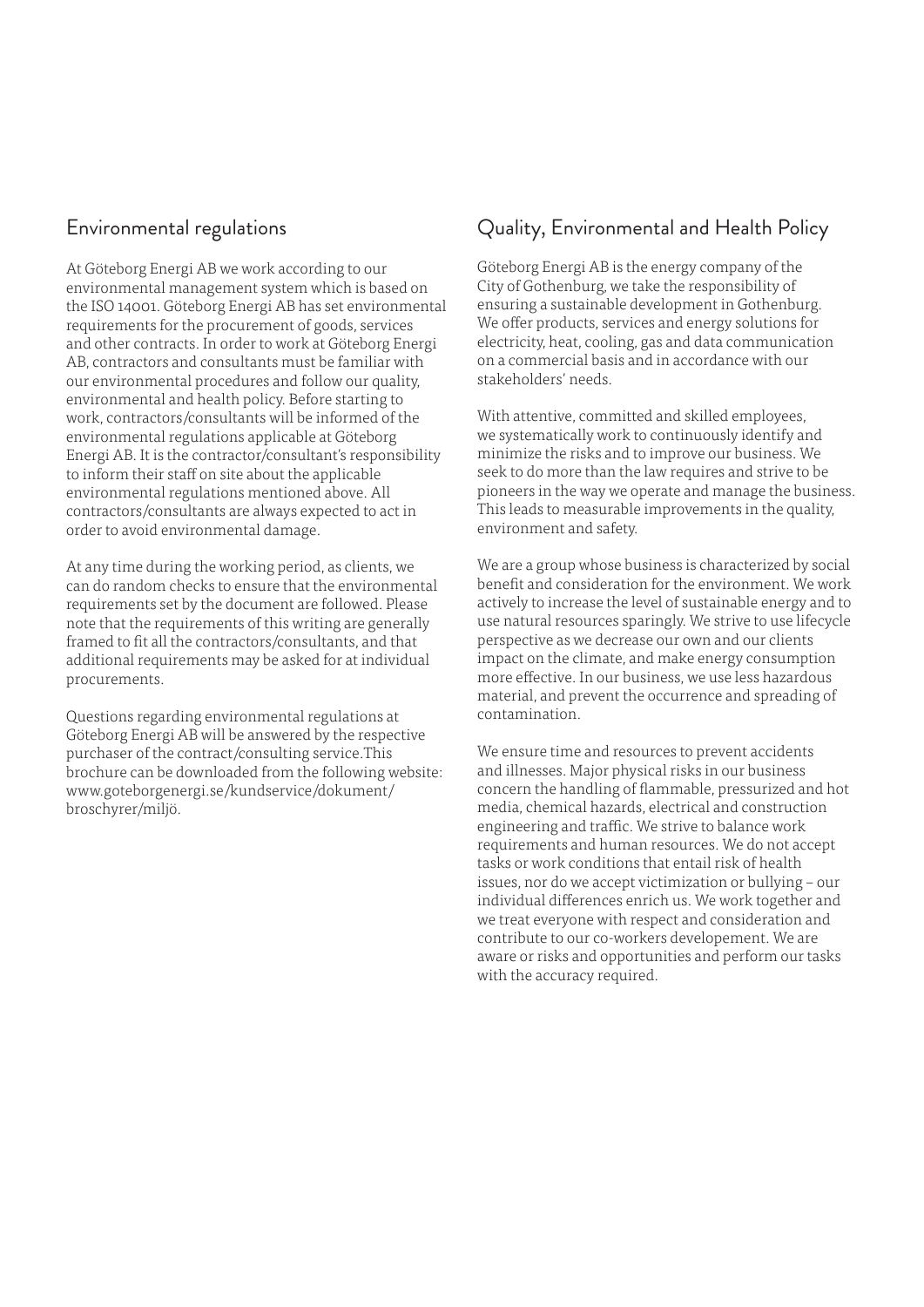#### Environmental rules that must be followed:

- Laws and regulations within the environmental area must be complied. Working at our sites often entail environmental permissions and special instructions to take into consideration. Contact the purchaser for more information.
- The City of Gothenburg's environmental regulations for procurement of contracts must be applied. Information is available by logging onto www.goteborg. se/trafikkontoret, then continuing to Environment, ethics and social demands.
- The contractor is responsible for waste is recycled and disposed of in an environmentally correct way. The contractor is responsible for hazardous waste being sorted and disposed of by a conveyor with the necessary permits for transporting hazardous waste. Unless Göteborg Energi AB's waste container is used, an account of hazardous and non-hazardous waste, including amount, type and disposal shall be submitted to the purchaser at Göte-borg Energi AB.
- The contractor is responsible for that chemical products used during the contracted period are not accessible to anyone else but the contractor. Furthermore, the contractor is responsible for minimizing the environmental impact when handling chemical products. At the end of the project, excess chemical products shall be taken care of by the contractor. The contractor is obliged to on request have Safety Data Sheet available for compulsory labelled chemical substances which are used within the contract.
- Göteborg Energi AB avoids the use of substances with the characteristics listed in the table on the final page of this document, where amounts exceed 0.1 percentage points of the total weight. If such substances still need to be used, this has to be re-ported well in advance to the purchaser at Göteborg Energi AB. Up to date security documentation must be submitted.

Unexpected accidents with environmental impact must be immediately reported to the purchaser at Göteborg Energi AB as well as to the coordinator at the production site. If possible, steps to prevent and mitigate further environmental impact must be undertaken.

#### Environmental rules that should be followed:

- Products meant for the care and service of vehicles used during the contract should be environmentally certified or fulfil such criteria.
- Maintenance and service of vehicles should be undertaken at an environmentally oriented plant. • The contractor/consultant should have a documented environmental action plan even if this has not been specified as a demand during procurement.
- The contractor/consultant should adapt their workplace to fit environmental regulations, particularly in regards to machinery, materials, energy consumption, cleaning, furniture, waste and more.
- Travelling during projects should be done using the most environmentally friendly alternative possible, provided that this is tenable when taking price and quality into account.